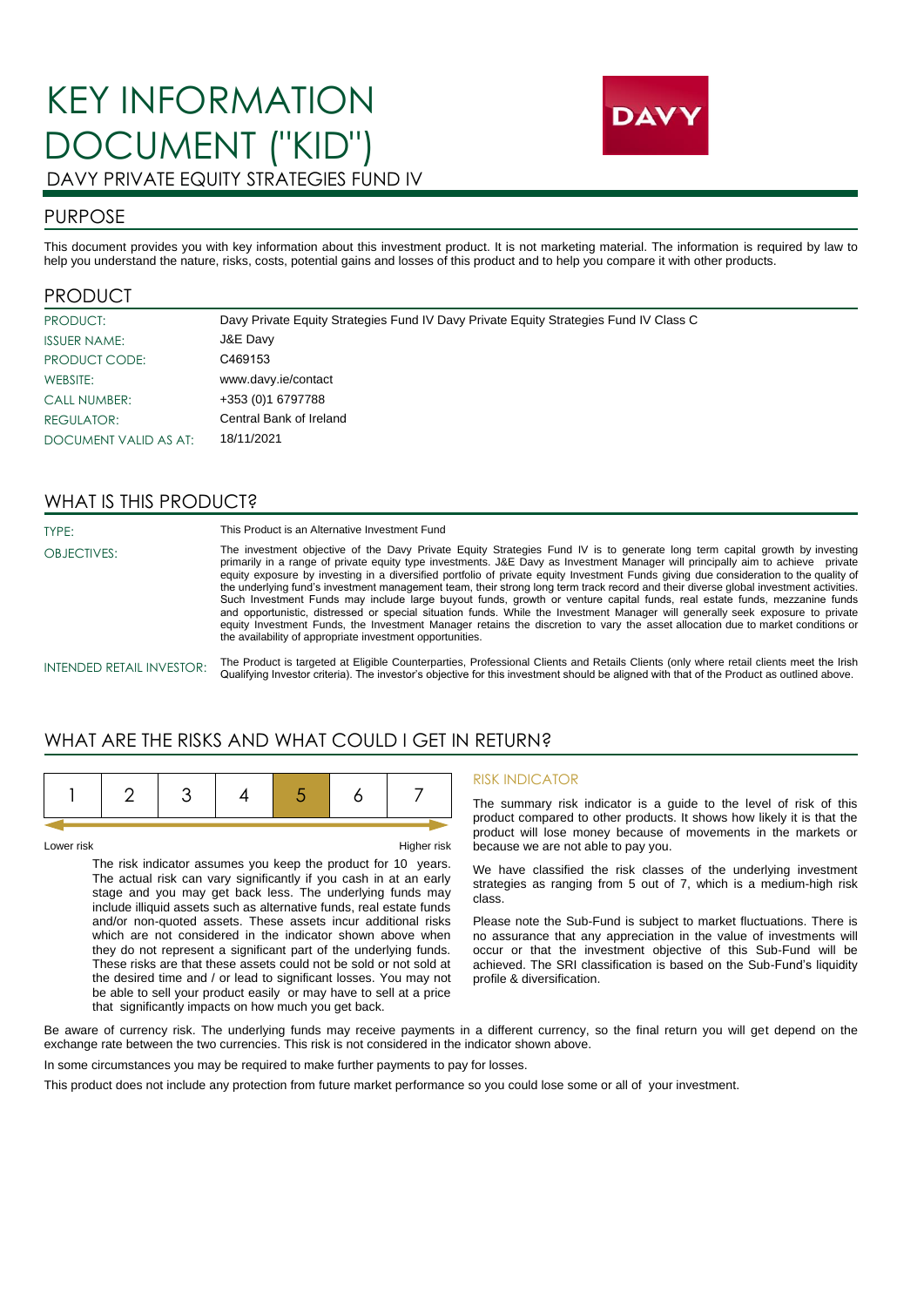#### PERFORMANCE SCENARIOS

Market developments in the future cannot be accurately predicted. The scenarios shown are only an indication of some of the possible outcomes based on recent returns. Actual returns could be lower.

#### INVESTMENT 10000 USD

| <b>SURVIVAL SCENARIOS</b>  |                                     | 1 YEAR        | 5 YEARS       | 10 YEARS<br><i><b>(RECOMMENDED</b></i><br><b>HOLDING PERIOD)</b> |
|----------------------------|-------------------------------------|---------------|---------------|------------------------------------------------------------------|
| STRESS SCENARIO            | What might you get back after costs | 5862.34 USD   | 3439.13 USD   | 1787.14 USD                                                      |
|                            | Average return each year            | $-41.38%$     | $-19.22%$     | $-15.82%$                                                        |
| UNFAVOURABLE SCENARIO      | What might you get back after costs | 9021.06 USD   | 10 150.26 USD | 13 000.98 USD                                                    |
|                            | Average return each year            | $-9.79%$      | 0.3%          | 2.66%                                                            |
| <b>MODERATE SCENARIO</b>   | What might you get back after costs | 10 398.93 USD | 14 273.93 USD | 21 207.41 USD                                                    |
|                            | Average return each year            | 3.99%         | 7.38%         | 7.81%                                                            |
| <b>FAVOURABLE SCENARIO</b> | What might you get back after costs | 12 371.45 USD | 20 716.25 USD | 35 702.64 USD                                                    |
|                            | Average return each year            | 23.71%        | 15.68%        | 13.57%                                                           |

This table shows the money you could get back over the recommended holding period, under different scenarios, assuming that you invest 10000 USD.

The scenarios shown illustrate how your investment could perform. You can compare them with the scenarios of other products.

The scenarios presented are an estimate of future performance based on evidence from the past, and are not an exact indicator. What you get will vary depending on how the market performs and how long you keep the investment.

### WHAT HAPPENS IF J&E DAVY IS UNABLE TO PAY OUT?

You may face a financial loss should the Manufacturer or depositary, Northern Trust Fiduciary Services (Ireland) Limited, default on their obligations. There is a compensation fund available for investors under the Investor Compensation Act, 1998 (the "Act") where the criteria for payment of compensation under the Act have been fulfilled. Further details are available from the Manufacturer.

### WHAT ARE THE COSTS?

#### COSTS OVER TIME

The Reduction in Yield (RIY) shows what impact the total costs you pay will have on the investment return you might get. The total costs take into account one-off, ongoing and incidental costs.

The amounts shown here are the cumulative costs of the product itself, for three different holding periods. They include potential early exit penalties. The figures assume you invest 10,000 USD. The figures are estimates and may change in the future.

The person selling you or advising you about this product may charge you other costs. If so, this person will provide you with information about these costs, and show you the impact that all costs will have on your investment over time.

| INVESTMENT 10000 USD            |            |              | IF YOU CASH IN AFTER 1 YEAR IF YOU CASH IN AFTER 5 YEARS IF YOU CASH IN AFTER 10 YEARS |
|---------------------------------|------------|--------------|----------------------------------------------------------------------------------------|
| Total costs                     | 929.09 USD | 5 110.67 USD | 16 731.58 USD                                                                          |
| Impact on return (RIY) per year | 9.29%      | 6.78%        | 6.46%                                                                                  |

#### COMPOSITION OF COSTS

The table below shows:

\* The impact each year of the different types of costs on the investment return you might get at the end of the recommended holding period.

\* What the different cost categories mean.